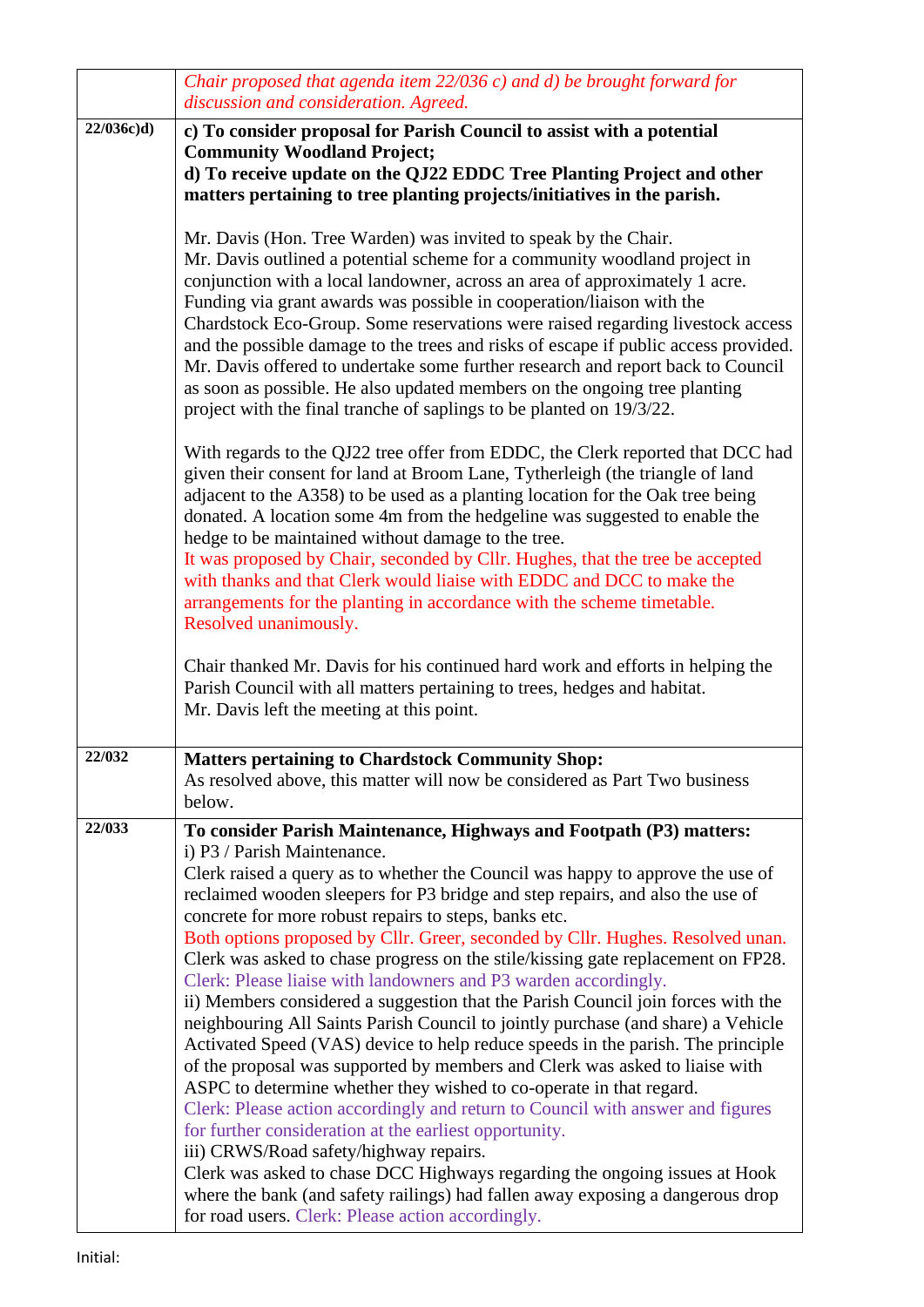| 22/034 | Planning matters to be considered:                                               |
|--------|----------------------------------------------------------------------------------|
|        | a)i) To consider planning applications received prior to agenda publication:     |
|        | No applications received for members to consider.                                |
|        | a)ii) To consider planning applications received after agenda publication        |
|        |                                                                                  |
|        | as per supplementary agenda circulated to all members.                           |
|        | No applications received for Council to consider.                                |
|        | b) Determinations/Decisions advised by LPA: None advised.                        |
|        | c) Tree (Planning) Matters: No applications received for Council to consider.    |
|        | d) Appeals lodged/in progress: None advised.                                     |
|        | e) Planning correspondence received: None received.                              |
|        | f) Planning applications to be considered at forthcoming EDDC Planning           |
|        | meetings where the Parish Council may wish to make a representation:             |
|        |                                                                                  |
|        | None advised.                                                                    |
|        | g) Planning Consultations pending/in progress; to agree response from the        |
|        | Parish Council (if appropriate): None advised.                                   |
|        |                                                                                  |
| 22/035 | <b>Financial Matters to be considered:</b>                                       |
|        |                                                                                  |
|        | a) It was proposed by Cllr. Greer, seconded by Cllr. Reeve, that Council         |
|        | payments for February 2022 be approved (£1044.05). Resolved unanimously.         |
|        | b) RFO Report for March 2022 received and noted.                                 |
|        |                                                                                  |
|        | c) No questions to the RFO on the report or finances in general.                 |
|        | d) To consider proposal to delegate to the RFO (in conjunction with the Chair of |
|        | Council) the authority to make payments as required up until the end of March    |
|        | 2022 to bring the Council's current financial year to a closing position; all    |
|        | payments to be reported to Full Council in April 2022 with reports.              |
|        | Proposed by Chair, seconded by Cllr. Reeve. Resolved unanimously.                |
|        | Clerk: please note and action accordingly, reporting back to Council in April as |
|        | necessary.                                                                       |
|        | e) To consider and, if thought fit, to approve Council's Annual Risk Assessment  |
|        |                                                                                  |
|        | Review.                                                                          |
|        | Approval proposed by Chair, seconded by Cllr. Greer. Resolved unanimously.       |
|        | The condition of the noticeboards was highlighted as a matter of urgency.        |
|        | Clerk also suggested that a Reserve Fund be considered for future Auditing       |
|        | Charges. Chair suggested this matter be brought back to Council in April.        |
|        | Clerk: Please provide Internal Auditor with the substantive approved Risk        |
|        | Assessment as part of the forthcoming AGAR2 process for 21/22.                   |
|        | f) To consider and, if thought fit, to approve Council's Internal Financial      |
|        | Control Review (IFCR).                                                           |
|        |                                                                                  |
|        | Approval proposed by Cllr. Greer, seconded by Cllr. Chair. Resolved              |
|        | unanimously.                                                                     |
|        | Clerk: Please provide Internal Auditor with the substantive approved IFCR as     |
|        | part of the forthcoming AGAR2 process for 21/22.                                 |
|        | g) To consider items of expenditure authorised under Chair's/Clerk's Delegated   |
|        | Authority (Financial Regulations May 2021 s4.1 and within Delegation Appendix)   |
|        | None to be reported to members.                                                  |
|        | h) To consider proposal to close Lloyds Bank account:                            |
|        |                                                                                  |
|        | Closure of account proposed by Chair, seconded by Cllr. Greer.                   |
|        | Resolved unanimously. Clerk: Please note and action accordingly and arrange for  |
|        | any direct debit instructions for Lloyds to be amended as soon as possible to    |
|        | prevent any payment processing issues arising.                                   |
|        | Chair asked that a proposal to add further bank mandate signatories for Unity    |
|        | Trust Bank be added to April's ORD meeting agenda. Noted                         |
|        |                                                                                  |
|        |                                                                                  |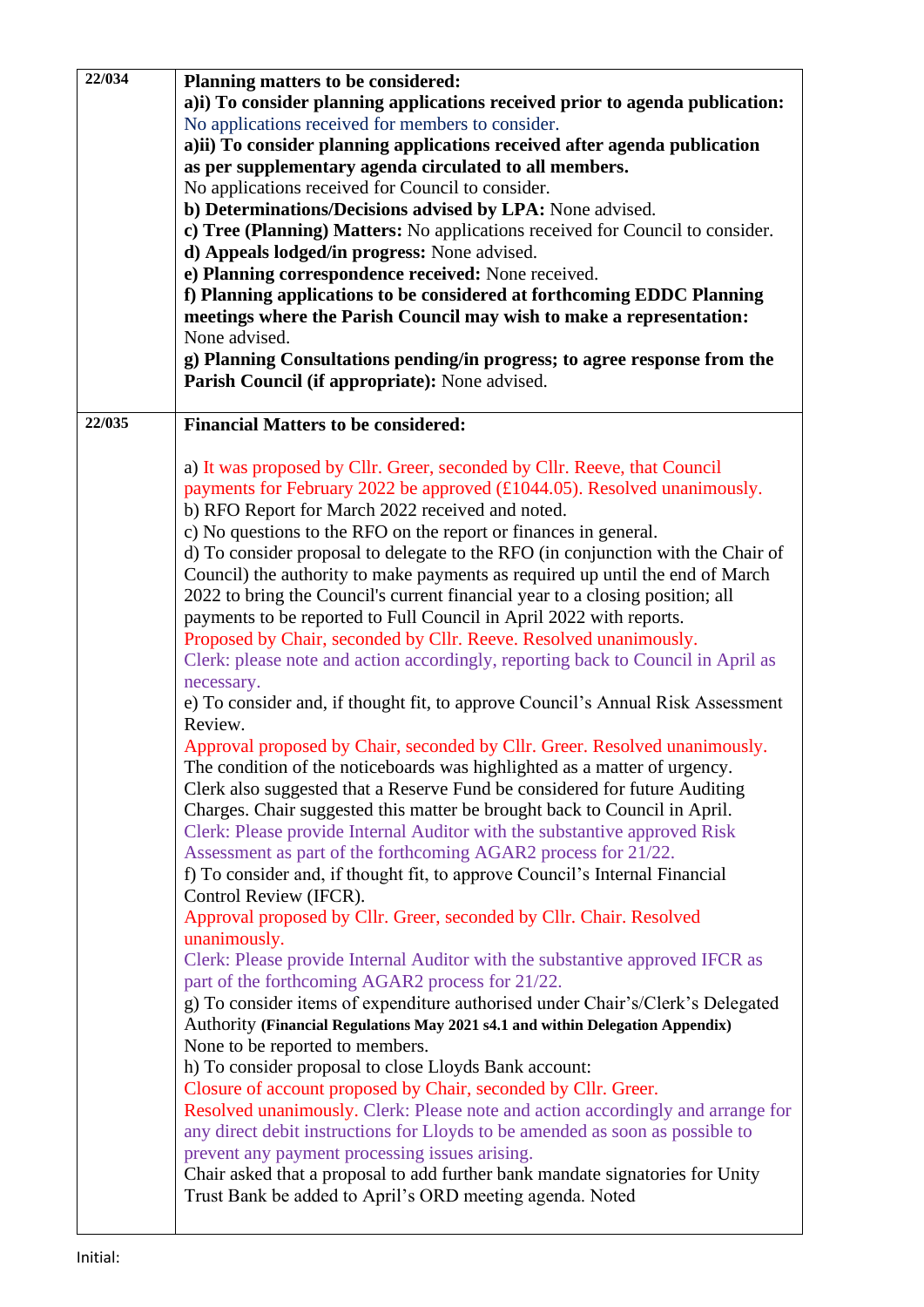|          | <b>Business to be considered:</b>                                                                                                                                                                                                                                                                                                                                         |
|----------|---------------------------------------------------------------------------------------------------------------------------------------------------------------------------------------------------------------------------------------------------------------------------------------------------------------------------------------------------------------------------|
| 22/036a  | a) To consider and agree upon possible speakers for the Annual Parish<br>Meeting to be held on April 13th 2022 (immediately prior to the Ordinary<br><b>Meeting of the Parish Council):</b>                                                                                                                                                                               |
|          | It was agreed that, in light of the amount of business on the primary ORD agenda<br>that same evening, and recognising the rising infection rates for CV19 in the SW,<br>no speakers would be invited to the APM but that Council would reconsider this<br>matter in December 2022 with a view to arranging the 2023 event.<br>Clerk: Please note and action accordingly. |
| 22/036b) | b) To consider submission of articles to Parish Newsletter for                                                                                                                                                                                                                                                                                                            |
|          | the April 2022 edition:                                                                                                                                                                                                                                                                                                                                                   |
|          | Potential article submissions:                                                                                                                                                                                                                                                                                                                                            |
|          | Chard area flood mapping project volunteers sought.                                                                                                                                                                                                                                                                                                                       |
|          | Parish First Aid training – seek resident's feedback/interest.                                                                                                                                                                                                                                                                                                            |
|          | Celebration of QJ22 Oak Tree planting at Tytherleigh.<br>Potential provision of VAS device in the parish to reduce speed.                                                                                                                                                                                                                                                 |
|          | All other content delegated to the Chair to submit on Council's behalf.                                                                                                                                                                                                                                                                                                   |
|          | Chair: Please submit appropriate article to the Newsletter Editor.                                                                                                                                                                                                                                                                                                        |
| 22/036c) | c) To consider proposal for Parish Council to assist with a potential                                                                                                                                                                                                                                                                                                     |
|          | <b>Community Woodland Project:</b>                                                                                                                                                                                                                                                                                                                                        |
|          | See above.                                                                                                                                                                                                                                                                                                                                                                |
| 22/036d) | d) To receive update on the QJ22 EDDC Tree Planting Project and other                                                                                                                                                                                                                                                                                                     |
|          | matters pertaining to tree planting projects/initiatives in the parish:                                                                                                                                                                                                                                                                                                   |
|          | See above.                                                                                                                                                                                                                                                                                                                                                                |
| 22/036e) | e) To consider whether members of the Parish Council wish to participate in<br>an induction/training session arranged by the Clerk for the benefit of newly<br>co-opted members:<br>It was unanimously agreed that such a training event would be very welcomed                                                                                                           |
|          | and helpful to all members. Format, date and time to be agreed upon.<br>Clerk: Please arrange accordingly.                                                                                                                                                                                                                                                                |
| 22/036f) | f) To consider whether Council wishes to submit a formal response to the<br><b>EDDC Code of Conduct Consultation:</b>                                                                                                                                                                                                                                                     |
|          | It was proposed by Chair, seconded by Cllr. Greer, that the Parish Council did                                                                                                                                                                                                                                                                                            |
|          | NOT wish to submit a formal "collective" response to the consultation.                                                                                                                                                                                                                                                                                                    |
|          | Resolved unanimously. Noted. No further action required.                                                                                                                                                                                                                                                                                                                  |
| 22/036g) | g) To receive update from Clerk on Playground Inspection matters and to<br>consider a proposal to utilise bespoke Inspection Reporting/Recording<br>software to ensure inspection/governance compliance:                                                                                                                                                                  |
|          | After review of the report from the Clerk, it was agreed that Clerk should obtain                                                                                                                                                                                                                                                                                         |
|          | quotes for software of this nature and bring those quotes back to Council for                                                                                                                                                                                                                                                                                             |
|          | further consideration:                                                                                                                                                                                                                                                                                                                                                    |
|          | Clerk: Please note and action accordingly.                                                                                                                                                                                                                                                                                                                                |
| 22/036h) | h) To consider proposals for longer term maintenance, repair and                                                                                                                                                                                                                                                                                                          |
|          | replacement of parish play equipment; Clerk to provide report on options<br>available:                                                                                                                                                                                                                                                                                    |
|          | Members agreed that additional equipment in the play area would be welcomed<br>and appreciated by residents but, at this stage, the funding of such equipment was<br>uncertain given other major items of expenditure in the pipeline. It was agreed to<br>discuss this matter again later in the year.                                                                   |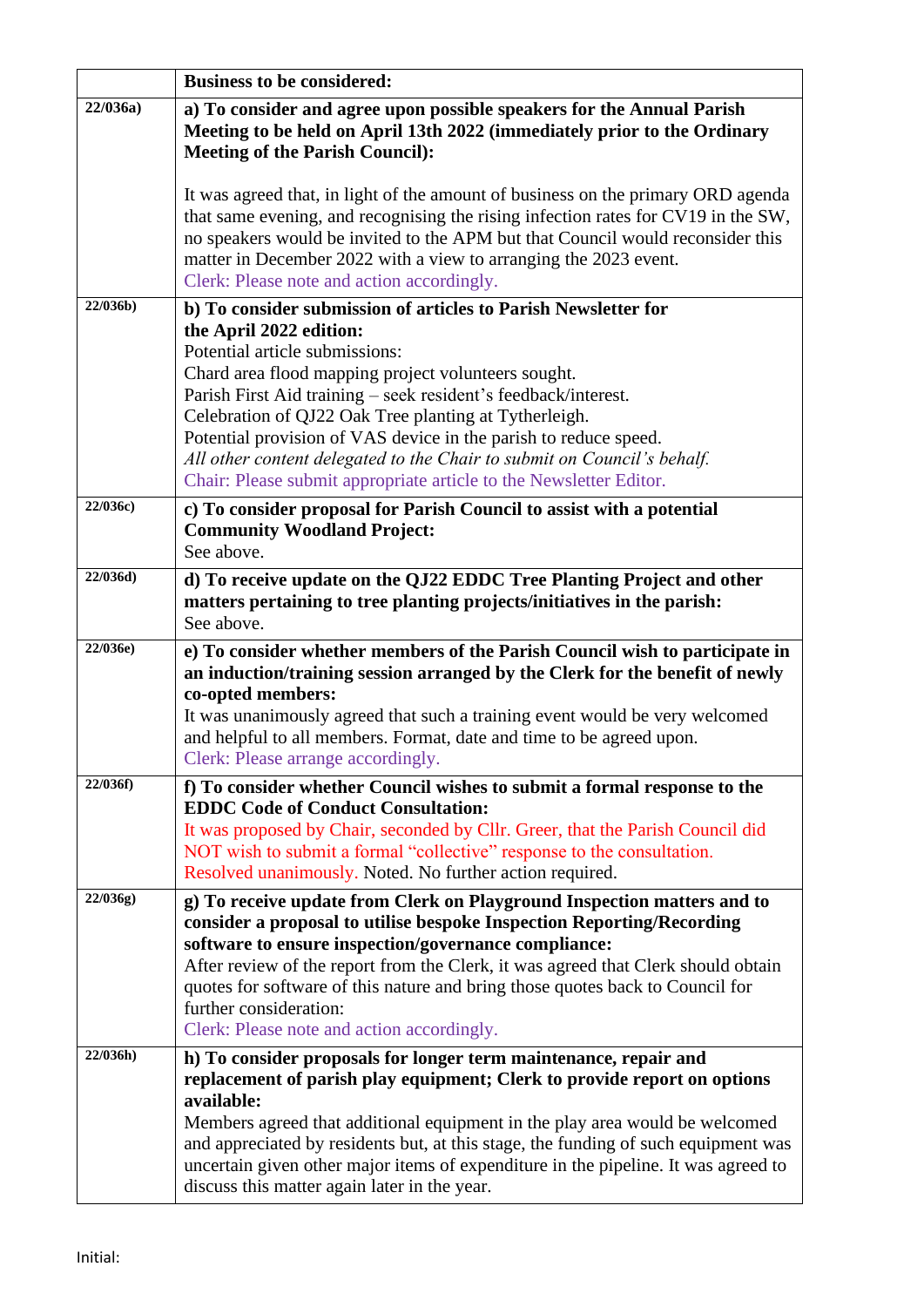| 22/036i) | i) To receive update on recent AED/Defibrillator awareness event in the<br>parish (Clerk to speak on this matter) and to consider request from<br>parishioners for additional First Aid/CPT training:                                                                                                                                                                                                                                                                                                                                  |
|----------|----------------------------------------------------------------------------------------------------------------------------------------------------------------------------------------------------------------------------------------------------------------------------------------------------------------------------------------------------------------------------------------------------------------------------------------------------------------------------------------------------------------------------------------|
|          | Clerk provided update on recent event. It was highlighted that attendees had<br>enquired about additional first aid training for the parish. The Chair confirmed<br>that she would place the subject in the Parish Magazine for April to gauge<br>interest whereupon quote could be obtained for some First Aid events. Noted.                                                                                                                                                                                                         |
| 22/036j) | j) To consider arrangements for any parish celebrations in<br>recognition/celebration of HM The Queen's Platinum Jubilee in June 2022:<br>It was proposed by Chair, seconded by Cllr. Hughes, that an informal QJ22<br>Working Group be established to help coordinate and facilitate the events<br>planned within the parish later this year. Resolved unanimously.                                                                                                                                                                   |
|          | It was further proposed by Chair, seconded by Cllr. Greer, that Council purchase<br>200 quantity QJ22 badges for students at the Primary School (and members of<br>the parish community) with the wording "Chardstock Parish" added to the badge<br>surround. Costs to be no more than £200. Resolved unanimously.<br>Clerk: Please note and arrange accordingly.<br>Sections 137/144/145 of the Local Government Act 1972 apply in respect of the<br>Council's Powers to incur expenditure in this way.                               |
| 22/037   | Other matters considered as urgent by presiding Chair for discussion only:<br>None raised.                                                                                                                                                                                                                                                                                                                                                                                                                                             |
| 22/038   | Date of next meeting:<br>Next Ordinary meeting of council scheduled for 13 <sup>th</sup> April 2022<br>7.30pm start time, to immediately follow the Annual Parish Meeting at 7pm,<br>to be held at the Community Hall.<br>Clerk: Please prepare agenda and publicise accordingly through usual channels.                                                                                                                                                                                                                               |
| 22/039   | It was proposed by Cllr. Greer that, under the provisions of the Public Bodies<br>(Admission to Meetings) Act 1960, as amended by Local Government Act 1972,<br>the public (including the press) be excluded from the meeting as publicity would<br>be prejudicial to the public interest by reason of the confidential nature of the<br>business to be discussed. Members to agree upon matters to be discussed in<br>confidential session, as per agenda item 22/030 above. Seconded by Cllr. Eames.<br><b>Resolved unanimously.</b> |
| 22/040   | Matters to be considered in committee session:<br>i) i) To consider employment matters pertaining to remuneration in light of recent<br>NJC statement re: 2020-21 pay settlement:<br>Chair proposed that Council award the back-dated sum due to the Clerk in line<br>with the recently announced NJC settlement for 1 <sup>st</sup> April 2021.<br>Seconded Cllr. Greer. Resolved unanimously.                                                                                                                                        |
| 22/032   | ii) To consider matters pertaining to the ongoing proposal to assist with the<br>purchase of the Community Shop and Post office; to consider confidential<br>financial & legal matters relating to the proposed transaction:                                                                                                                                                                                                                                                                                                           |
|          | Continued overleaf.                                                                                                                                                                                                                                                                                                                                                                                                                                                                                                                    |

 $\mathsf{I}$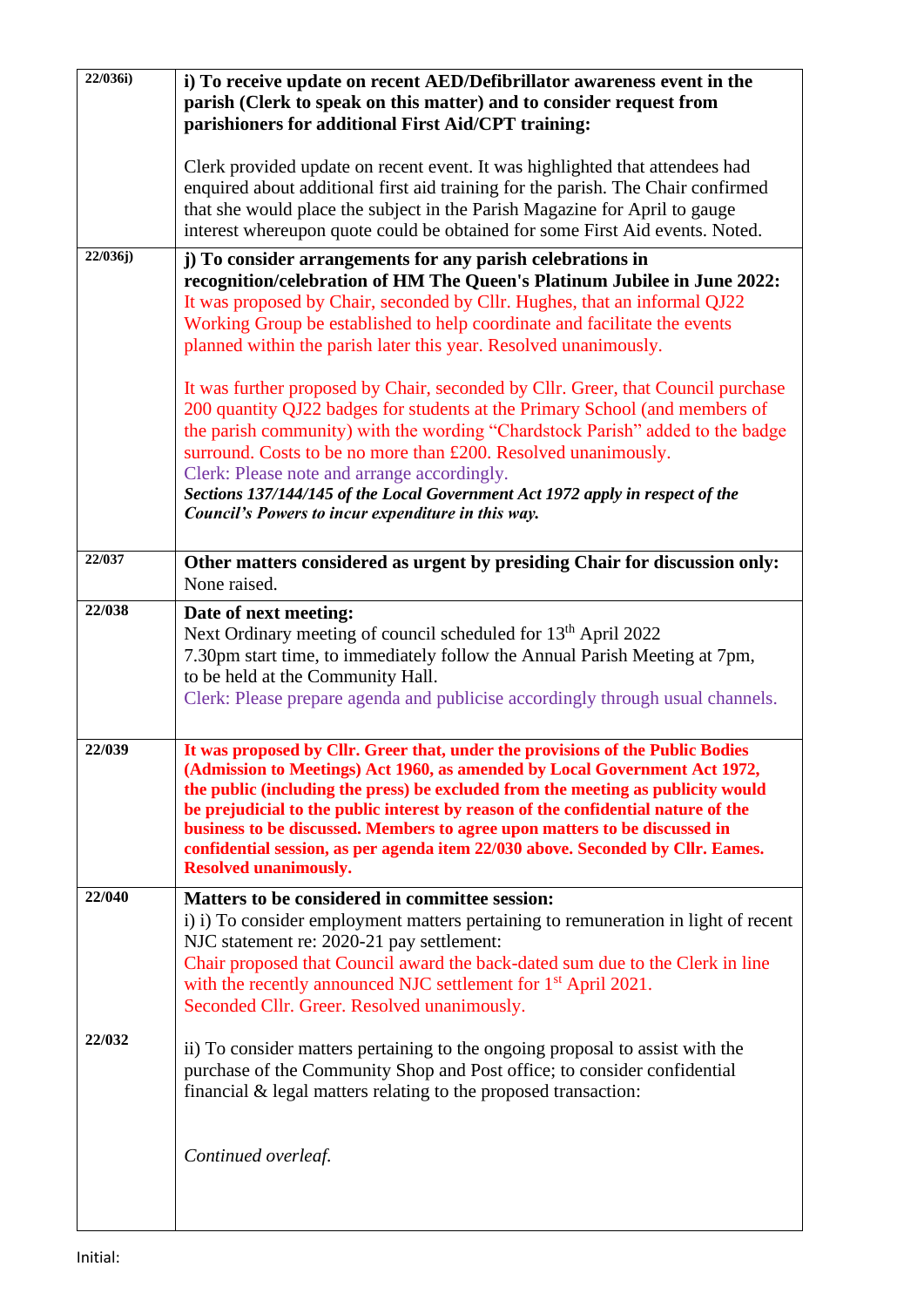Representatives of the Chardstock Community Shop Committee (CSCC) and the present owners/operators were invited to present their updated report to members. This material is confidential in respect of the ongoing sale of the property by 3rd parties, who have kindly shared financial data with the CSCC group. Chair thanked all parties for the clarity of the presentations and the comprehensive amount of data and information provided.

iii) To consider proposal that the Parish Council seek independent legal advice in relation to possible commercial agreements between the Parish Council and a 3rd party organisation relating to the proposed purchase of the Community Shop.

It was proposed by Chair, seconded by Cllr. Greer, that the Council seek independent legal advice on the draft agreement(s) between the CSCC and the Parish Council. Resolved unanimously.

Delegated authority was afforded to Clerk and Chair to make the necessary arrangements to obtain said legal advice.

Clerk: Please note and liaise with CSCC accordingly to obtain draft copies of the framework funding agreements.

iv) To note ongoing referendum arrangements in accordance with the MCHLG requirements prior to the application for PWLB lending facilities:

It was noted that ballot papers/envelopes had been delivered to all parish households (413) on or around the  $16<sup>th</sup>$  March and that the scheduled collection date was on the 23<sup>rd</sup> April. Clerk advised that, in accordance with the guidance and best practice for the counting/telling of the ballots cast, Cllr. Sarah Jackson (EDDC Ward member for Axminster) had kindly agreed to count the slips and announce the result as soon after the  $23<sup>rd</sup>$  as possible. Cllr. Jackson was: i) Not a resident of Chardstock.

ii) Not a member or officer of the Parish Council.

iii) Not a member of the CSCC.

Cllr. Jackson had also sworn to abide by the EDDC Code of Conduct and to abide by the Nolan Principles.

v) To consider whether Council (after taking appropriate independent legal advice) wishes to enter into a **grant funding agreement** with a 3rd party towards the costs of a possible purchase of the Community Shop rather than becoming a joint legal owner of said property; this proposal is based on the principle that the Parish Council agrees to proceed with plans to seek loan funding for the project from PWLB/MCHLG:

It was proposed by Chair, seconded by Cllr. Greer, that the Parish Council would wish to enter into a grant funding agreement with a  $3<sup>rd</sup>$  party rather than seeking to become a joint (freehold) owner of the Community Shop, subject to the Council proceeding with the loan application to the PWLB and subject to taking independent legal advice on the wording of any draft funding/partnership agreement. Resolved unanimously.

Chair thanked all members of the CSCC for their incredible efforts in rallying the community behind the project and looked forward to seeing the results of the ballot in due course.

**With no further business to transact, the Chair closed the meeting at 9.20pm**